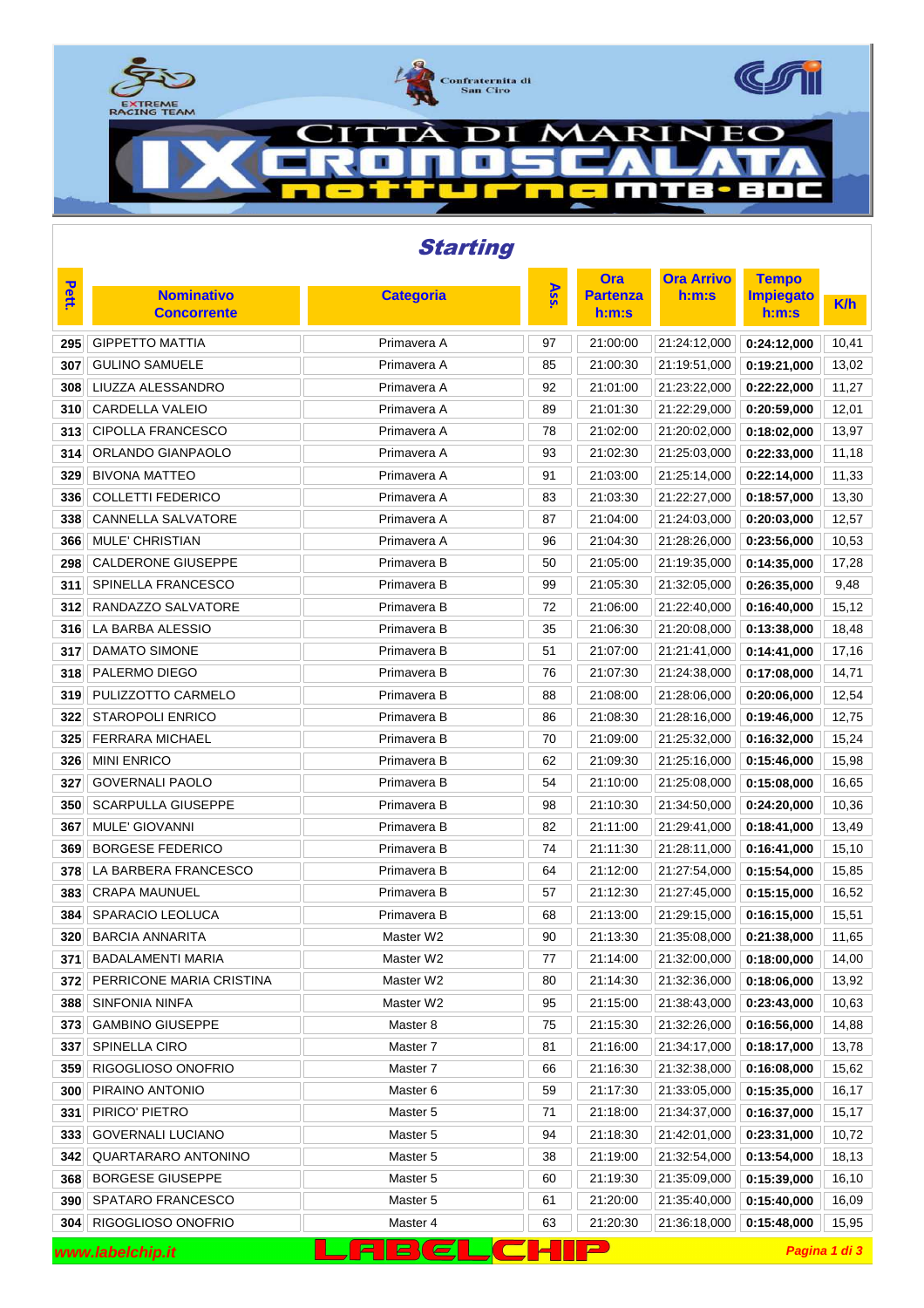

| <b>Starting</b>                                                     |                                         |                    |     |                          |                                |                           |            |  |
|---------------------------------------------------------------------|-----------------------------------------|--------------------|-----|--------------------------|--------------------------------|---------------------------|------------|--|
| <b>Pett.</b>                                                        |                                         |                    | Ass | <b>Ora</b>               | <b>Ora Arrivo</b>              | <b>Tempo</b>              |            |  |
|                                                                     | <b>Nominativo</b><br><b>Concorrente</b> | <b>Categoria</b>   |     | <b>Partenza</b><br>h:m:s | h:m:s                          | <b>Impiegato</b><br>h:m:s | <b>K/h</b> |  |
| 321                                                                 | <b>MANCINO CARMELO</b>                  | Master 4           | 67  | 21:21:00                 | 21:37:09,000                   | 0:16:09,000               | 15,60      |  |
| 341                                                                 | QUARTARARO MAURIZIO                     | Master 4           | 65  | 21:21:30                 | 21:37:25,000                   | 0:15:55,000               | 15,83      |  |
| 362                                                                 | LO GERFO FRANCESCO                      | Master 4           | 19  | 21:22:00                 | 21:35:08,000                   | 0:13:08,000               | 19,19      |  |
| 389                                                                 | <b>SPATARO MARIO</b>                    | Master 4           | 44  | 21:22:30                 | 21:36:42,000                   | 0:14:12,000               | 17,75      |  |
| 302                                                                 | LO PINTO MARCO                          | Debuttanti         | 31  | 21:23:00                 | 21:36:25,000                   | 0:13:25,000               | 18,78      |  |
| 305                                                                 | <b>SCLAFANI ALESSIO</b>                 | Debuttanti         | 43  | 21:23:30                 | 21:37:41,000                   | 0:14:11,000               | 17,77      |  |
| 323                                                                 | PALADINO FRANCESCO                      | Debuttanti         | 30  | 21:24:00                 | 21:37:24,000                   | 0:13:24,000               | 18,81      |  |
| 330                                                                 | <b>TRUMBATURI NICOLAS</b>               | Debuttanti         | 48  | 21:24:30                 | 21:39:01,000                   | 0:14:31,000               | 17,36      |  |
| 332                                                                 | DI MARCO GIUSEPPE                       | Debuttanti         | 69  | 21:25:00                 | 21:41:18,000                   | 0:16:18,000               | 15,46      |  |
| 334                                                                 | <b>LA SALA CIRO</b>                     | Debuttanti         | 41  | 21:25:30                 | 21:39:34,000                   | 0:14:04,000               | 17,91      |  |
| 374                                                                 | <b>ODDO MANUEL</b>                      | Debuttanti         | 8   | 21:26:00                 | 21:38:03,000                   | 0:12:03,000               | 20,91      |  |
| 375                                                                 | <b>AZZARA GIUSEPPE</b>                  | Debuttanti         | 11  | 21:26:30                 | 21:39:03,000                   | 0:12:33,000               | 20,08      |  |
| 376                                                                 | POMARA ANTONINO                         | Debuttanti         | 39  | 21:27:00                 | 21:40:58,000                   | 0:13:58,000               | 18,04      |  |
| 380                                                                 | <b>GENNUSA ANTONINO</b>                 | Debuttanti         | 34  | 21:27:30                 | 21:41:01,000                   | 0:13:31,000               | 18,64      |  |
| 381                                                                 | COLLETTI ALESSANDRO                     | Debuttanti         | 13  | 21:28:00                 | 21:40:42,000                   | 0:12:42,000               | 19,84      |  |
| 382                                                                 | ZARZANA GIOVANNI                        | Debuttanti         | 23  | 21:28:30                 | 21:41:45,000                   | 0:13:15,000               | 19,02      |  |
| 303                                                                 | RIGOGLIOSO GIOVANNI                     | Junior Sport       | 2   | 21:29:00                 | 21:40:09,000                   | 0:11:09,000               | 22,60      |  |
| 309                                                                 | <b>TRIOLO CIRO</b>                      | Junior Sport       | 49  | 21:29:30                 | 21:44:04,000                   | 0:14:34,000               | 17,30      |  |
| 340                                                                 | <b>QUARTARARO GIUSEPPE</b>              | Junior Sport       | 58  | 21:30:00                 | 21:45:20,000                   | 0:15:20,000               | 16,43      |  |
| 348                                                                 | <b>GIPPETTO CLAUDIO</b>                 | Junior Sport       | 17  | 21:30:30                 | 21:43:32,000                   | 0:13:02,000               | 19,34      |  |
| 360                                                                 | <b>CANGIALOSI DAVIDE</b>                | Junior Sport       | 7   | 21:31:00                 | 21:43:00,000                   | 0:12:00,000               | 21,00      |  |
| 379                                                                 | PETRALIA ANGELO                         | Junior Sport       | 84  | 21:31:30                 | 21:50:29,000                   | 0:18:59,000               | 13,27      |  |
| 291                                                                 | <b>TRENTACOSTI RICCARDO</b>             | Elite Sport        | 22  | 21:32:00                 | 21:45:14,000                   | 0:13:14,000               | 19,04      |  |
| 296                                                                 | CARDELLA SALVATORE                      | <b>Elite Sport</b> | 56  | 21:32:30                 | 21:47:41,000                   | 0:15:11,000               | 16,60      |  |
| 306                                                                 | PODIX GIOVANNI                          | Elite Sport        | 15  | 21:33:00                 | 21:45:56,000                   | 0:12:56,000               | 19,48      |  |
| 324                                                                 | FERRARA PAOLO                           | <b>Elite Sport</b> | 40  | 21:33:30                 | 21:47:28,000                   | 0:13:58,000               | 18,04      |  |
| 335                                                                 | ORLANDO MARIO                           | Elite Sport        | 18  | 21:34:00                 | 21:47:08,000                   | 0:13:08,000               | 19,19      |  |
|                                                                     | 344 MONTESANTO MARCO                    | Elite Sport        | 27  | 21:34:30                 | $  21:47:51,000  $ 0:13:21,000 |                           | 18,88      |  |
| 345                                                                 | PIRAINO SALVATORE                       | Elite Sport        | 4   | 21:35:00                 | 21:46:30,000                   | 0:11:30,000               | 21,91      |  |
| 352                                                                 | LO BUE CRISTIAN                         | Elite Sport        | 55  | 21:35:30                 | 21:50:39,000                   | 0:15:09,000               | 16,63      |  |
| 353                                                                 | MIRABILE FRANCESCO                      | Elite Sport        | 73  | 21:36:00                 | 21:52:41,000                   | 0:16:41,000               | 15,10      |  |
| 356                                                                 | <b>CUTRONA SALVATORE</b>                | Elite Sport        | 52  | 21:36:30                 | 21:51:13,000                   | 0:14:43,000               | 17,12      |  |
| 391                                                                 | <b>INGUI' SALVATORE</b>                 | Elite Sport        | 45  | 21:37:00                 | 21:51:19,000                   | 0:14:19,000               | 17,60      |  |
| 387                                                                 | <b>TRAINA FELICE</b>                    | Elite Sport        | 1   | 21:37:30                 | 21:48:30,000                   | 0:11:00,000               | 22,91      |  |
| 299                                                                 | <b>CRACOLICI GIUSEPPE</b>               | Master 1           | 28  | 21:38:00                 | 21:51:21,000                   | 0:13:21,000               | 18,88      |  |
| 301                                                                 | <b>FERRARA VIRGILIO</b>                 | Master 1           | 25  | 21:38:30                 | 21:51:48,000                   | 0:13:18,000               | 18,95      |  |
| 328                                                                 | CANGIALOSI MASSIMILIANO                 | Master 1           | 36  | 21:39:00                 | 21:52:39,000                   | 0:13:39,000               | 18,46      |  |
| 357                                                                 | D'ANNA MARIANO                          | Master 1           | 3   | 21:39:30                 | 21:50:56,000                   | 0:11:26,000               | 22,04      |  |
| 293                                                                 | <b>FICAROTTA ENRICO</b>                 | Master 2           | 26  | 21:40:00                 | 21:53:18,000                   | 0:13:18,000               | 18,95      |  |
| 370                                                                 | PRINCIOTTA GIUSEPPE                     | Master 4           | 10  | 21:40:15                 | 21:52:27,000                   | 0:12:12,000               | 20,66      |  |
| 294                                                                 | RIBAUDO GIUSEPPE                        | Master 2           | 16  | 21:40:30                 | 21:53:31,000                   | 0:13:01,000               | 19,36      |  |
| $\mathbf{P}$<br>$E$ $C$<br>FТ<br>$\blacksquare$<br>www.labelchip.it |                                         |                    |     |                          | Pagina 2 di 3                  |                           |            |  |